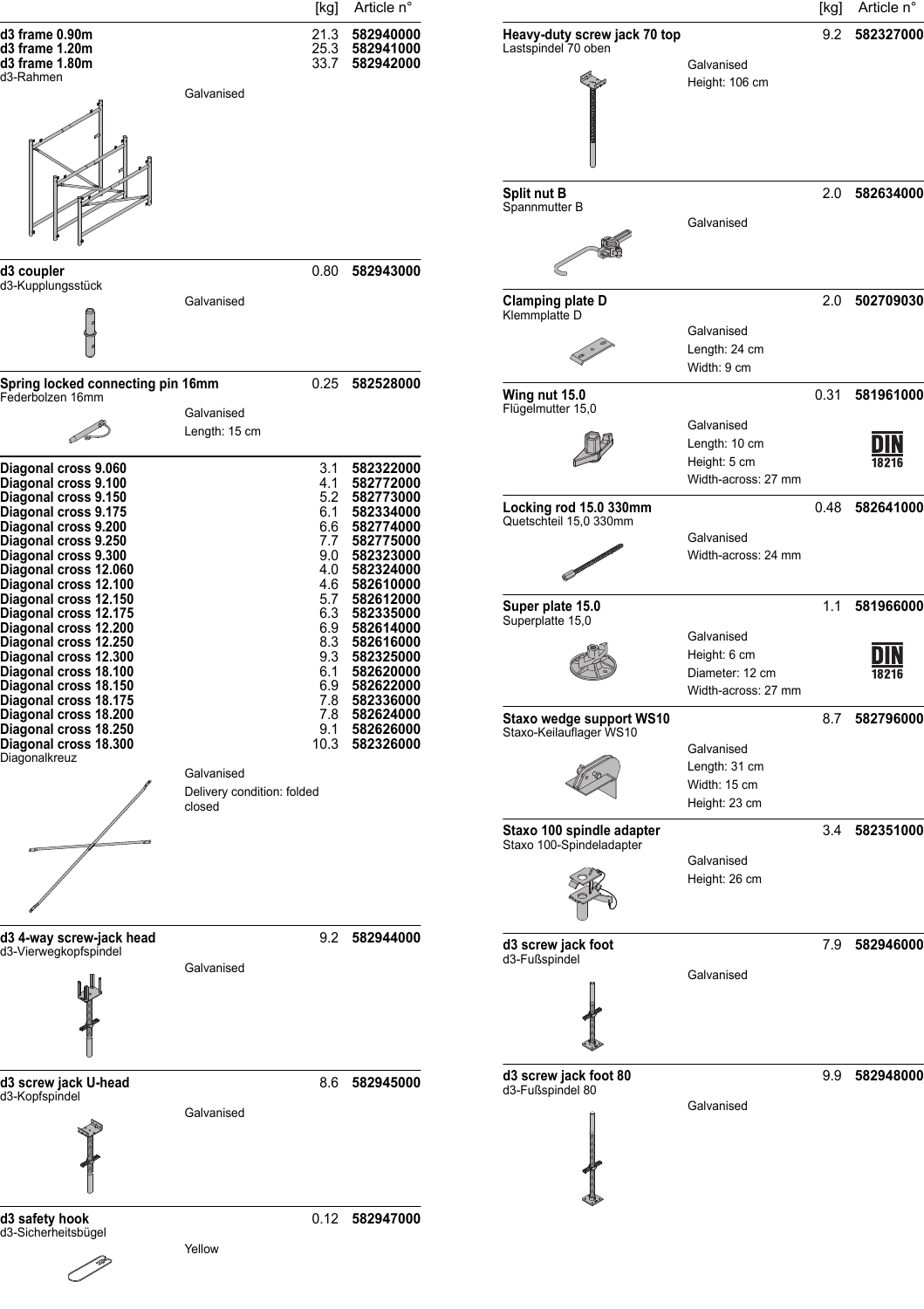|                                                                                                                                                                                                                                                                                              |                                                             | [kg]                                | Article n°                                                                      |                                                                                                                                                                                                                                              |                                                                   | $[kg]$                                     | Article n°                                                                                                     |
|----------------------------------------------------------------------------------------------------------------------------------------------------------------------------------------------------------------------------------------------------------------------------------------------|-------------------------------------------------------------|-------------------------------------|---------------------------------------------------------------------------------|----------------------------------------------------------------------------------------------------------------------------------------------------------------------------------------------------------------------------------------------|-------------------------------------------------------------------|--------------------------------------------|----------------------------------------------------------------------------------------------------------------|
| Heavy-duty screw jack 70<br>Lastspindel 70                                                                                                                                                                                                                                                   | Galvanised                                                  | 8.8                                 | 582639000                                                                       | Scaffold tube 48.3mm 0.50m<br>Scaffold tube 48.3mm 1.00m<br>Scaffold tube 48.3mm 1.50m                                                                                                                                                       |                                                                   | 1.7<br>3.6<br>5.4                          | 682026000<br>682014000<br>682015000                                                                            |
|                                                                                                                                                                                                                                                                                              | Height: 101 cm                                              |                                     |                                                                                 | Scaffold tube 48.3mm 2.00m<br>Scaffold tube 48.3mm 2.50m<br>Scaffold tube 48.3mm 3.00m<br>Scaffold tube 48.3mm 3.50m<br>Scaffold tube 48.3mm 4.00m<br>Scaffold tube 48.3mm 4.50m<br>Scaffold tube 48.3mm 5.00m<br>Scaffold tube 48.3mm 5.50m |                                                                   | 7.2<br>9.0<br>10.8<br>12.6<br>14.4<br>18.0 | 682016000<br>682017000<br>682018000<br>682019000<br>682021000<br>16.2 682022000<br>682023000<br>19.8 682024000 |
| Heavy-duty screw jack 130<br>Lastspindel 130                                                                                                                                                                                                                                                 | Galvanised                                                  |                                     | 13.0 582711000                                                                  | Scaffold tube 48.3mm 6.00m<br>Scaffold tube 48.3mm m<br>Gerüstrohr 48,3mm                                                                                                                                                                    |                                                                   | 3.6                                        | 21.6 682025000<br>682001000                                                                                    |
|                                                                                                                                                                                                                                                                                              | Height: 173 cm                                              |                                     |                                                                                 |                                                                                                                                                                                                                                              | Galvanised                                                        |                                            |                                                                                                                |
|                                                                                                                                                                                                                                                                                              |                                                             |                                     |                                                                                 | Transition swivel coupler 48/60mm<br>Übergangsdrehkupplung 48/60mm                                                                                                                                                                           | Galvanised<br>Width-across: 22 mm<br>Follow fitting instructions! |                                            | 1.5 582561000                                                                                                  |
| <b>Compensating plate</b><br>Ausgleichsplatte                                                                                                                                                                                                                                                |                                                             |                                     | 1.2 582239000                                                                   |                                                                                                                                                                                                                                              |                                                                   |                                            |                                                                                                                |
|                                                                                                                                                                                                                                                                                              | Orange<br>Black<br>Diameter: 30 cm                          |                                     |                                                                                 | Transition angle coupler 48/60mm<br>Übergangsnormalkupplung 48/60mm                                                                                                                                                                          | Galvanised<br>Width-across: 22 mm<br>Follow fitting instructions! |                                            | 1.6 582562000                                                                                                  |
| Doka express anchor 16x125mm<br>Doka-Expressanker 16x125mm                                                                                                                                                                                                                                   |                                                             | 0.31                                | 588631000                                                                       |                                                                                                                                                                                                                                              |                                                                   |                                            |                                                                                                                |
|                                                                                                                                                                                                                                                                                              | Galvanised<br>Length: 18 cm<br>Follow fitting instructions! |                                     |                                                                                 | Swivel coupler 48mm<br>Drehkupplung 48mm                                                                                                                                                                                                     | Galvanised<br>Width-across: 22 mm<br>Follow fitting instructions! | 1.5                                        | 582560000                                                                                                      |
| Doka coil 16mm<br>Doka-Coil 16mm                                                                                                                                                                                                                                                             | Galvanised<br>Diameter: 1.6 cm                              | 0.009                               | 588633000                                                                       | Normal coupler 48mm<br>Normalkupplung 48mm                                                                                                                                                                                                   | Galvanised<br>Width-across: 22 mm                                 |                                            | 1.2 682004000                                                                                                  |
| Gauge for Doka express anchor 16x125mm<br>Lehre Doka-Expressanker 16x125mm                                                                                                                                                                                                                   |                                                             | 0.03                                | 588632000                                                                       |                                                                                                                                                                                                                                              | Follow fitting instructions!                                      |                                            |                                                                                                                |
|                                                                                                                                                                                                                                                                                              | Black<br>Length: 3 cm<br>Diameter: 2 cm                     |                                     |                                                                                 | Pin coupling 60mm<br>Zapfenkupplung 60mm                                                                                                                                                                                                     | Galvanised<br>Width-across: 22 mm                                 |                                            | 1.0 582546000                                                                                                  |
| Scaffold planking 60/100cm with manhole<br>Scaffold planking 60/150cm with manhole<br>Scaffold planking 60/175cm with manhole<br>Scaffold planking 60/200cm with manhole<br>Scaffold planking 60/250cm with manhole<br>Scaffold planking 60/300cm with manhole<br>Gerüstbelag mit Durchstieg |                                                             | 9.5<br>13.8<br>17.7<br>20.8<br>26.3 | 582311500<br>582312500<br>15.5 582333500<br>582313500<br>582314500<br>582315500 | Anchoring shoe for stair tower<br>Ankerschuh für Treppenturm                                                                                                                                                                                 | Galvanised                                                        |                                            | 3.4 582680000                                                                                                  |
|                                                                                                                                                                                                                                                                                              | Aluminium                                                   |                                     |                                                                                 |                                                                                                                                                                                                                                              | Length: 22 cm<br>Width: 12 cm<br>Height: 22 cm                    |                                            |                                                                                                                |
|                                                                                                                                                                                                                                                                                              |                                                             |                                     |                                                                                 | Cone screw B 7cm<br>Konusschraube B 7cm                                                                                                                                                                                                      | red                                                               |                                            | 0.86 581444000                                                                                                 |
| Staxo 40/d3 ladder 2.30m<br>Staxo 40/d3-Leiter 2,30m                                                                                                                                                                                                                                         | Galvanised                                                  |                                     | 15.5 582219500                                                                  |                                                                                                                                                                                                                                              | Length: 10 cm<br>Diameter: 7 cm<br>Width-across: 50 mm            |                                            |                                                                                                                |
|                                                                                                                                                                                                                                                                                              |                                                             |                                     |                                                                                 | Beam connection plate H20<br>Gurtverbinder H20                                                                                                                                                                                               | Galvanised                                                        |                                            | 0.08 586263000                                                                                                 |
|                                                                                                                                                                                                                                                                                              |                                                             |                                     |                                                                                 |                                                                                                                                                                                                                                              | Height: 8 cm                                                      |                                            |                                                                                                                |
|                                                                                                                                                                                                                                                                                              |                                                             |                                     |                                                                                 |                                                                                                                                                                                                                                              |                                                                   |                                            |                                                                                                                |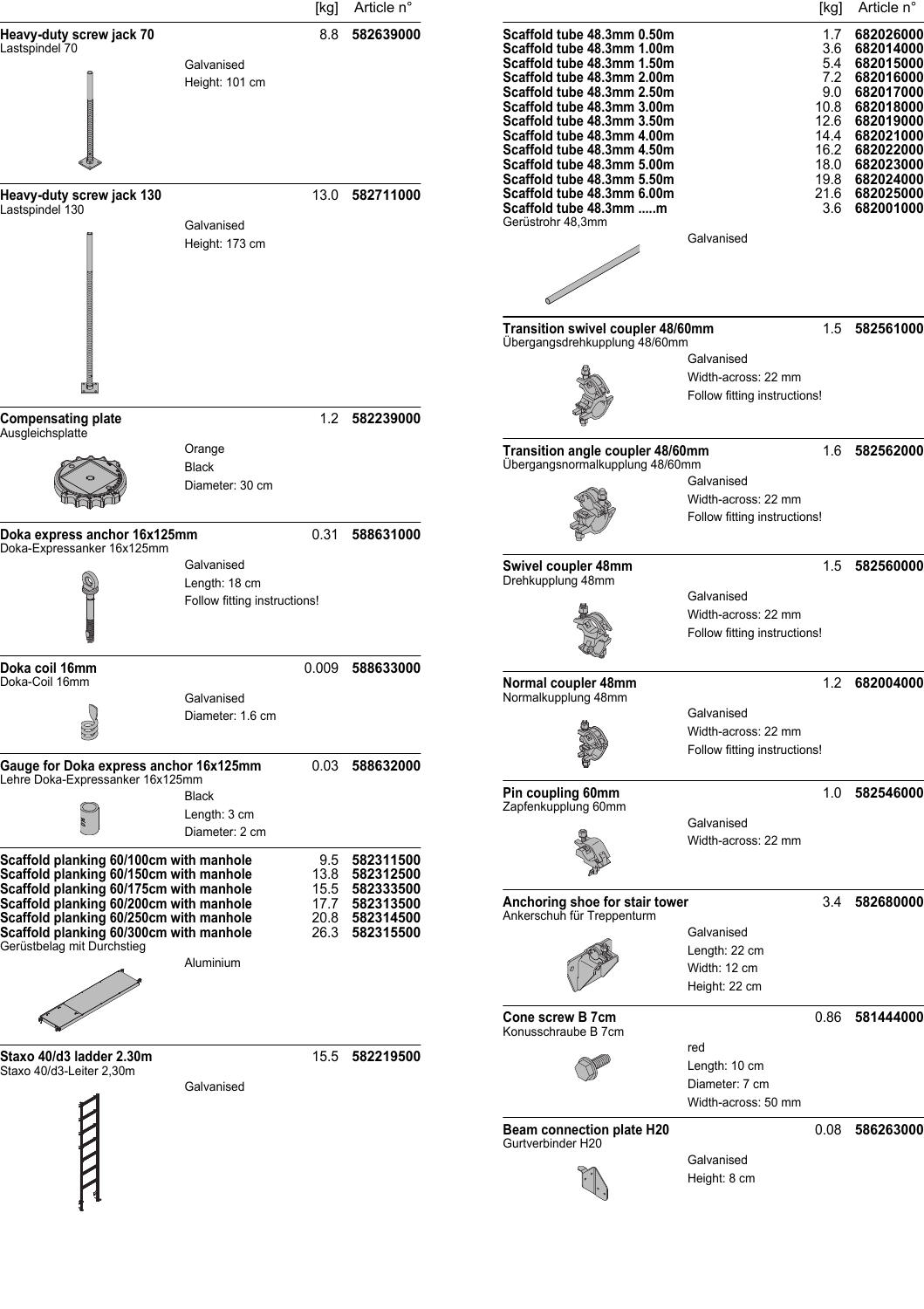